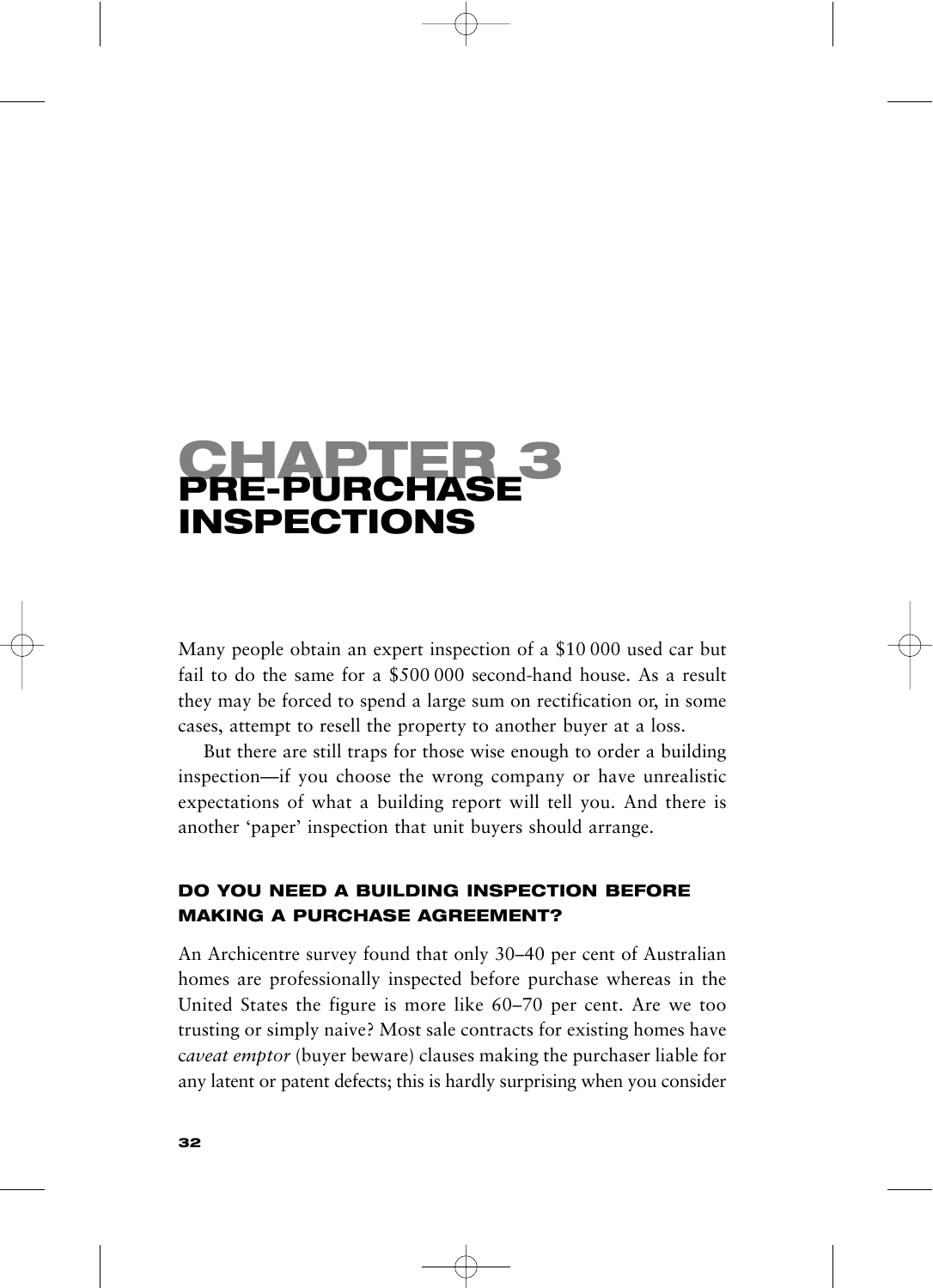that many people sell their homes for much the same reason they sell second-hand cars—because they have some costly problem which is usually concealed or hard to detect.

Commissioning a professional building and pest pre-purchase property inspection (PPI) report before buying a new or existing dwelling makes extremely good sense *provided* that the inspection is thorough and competent. It should pick up all visually apparent significant building faults such as damp, structural termite damage, defective roofing, some structural faults, surface drainage issues and inadequate subfloor ventilation, to name just a few.

Being aware of these problems in a prioritised manner and having some idea of the likely cost of fixing them enables a property purchaser to make a more informed decision on what they should pay for the property. This is particularly important when buying at auction when, in the heat of the moment, passion can overtake commonsense.

Under a private treaty sale (see page 114), the bigger problems can often be used to negotiate a lower price. The real estate agent may not be aware of any patent (apparent) or latent (concealed) property defects, and probably wouldn't tell you if they were, so a building report becomes a very useful bargaining tool. Indeed, some industry insiders suggest that many agents are 'ignorant' of the property condition because of a fear of being sued for failing in their duty of disclosure to intending buyers.

## **Case study**

Gillian and Wal made an offer of \$380 000, subject to a building inspection, on a single-storey terrace in innercity Marrickville in Sydney. The building inspector found a problem with rising damp on one side and a subsequent report estimated the cost of remediation at \$20 000. Presented with the report, the vendor accepted a revised offer of \$360 000.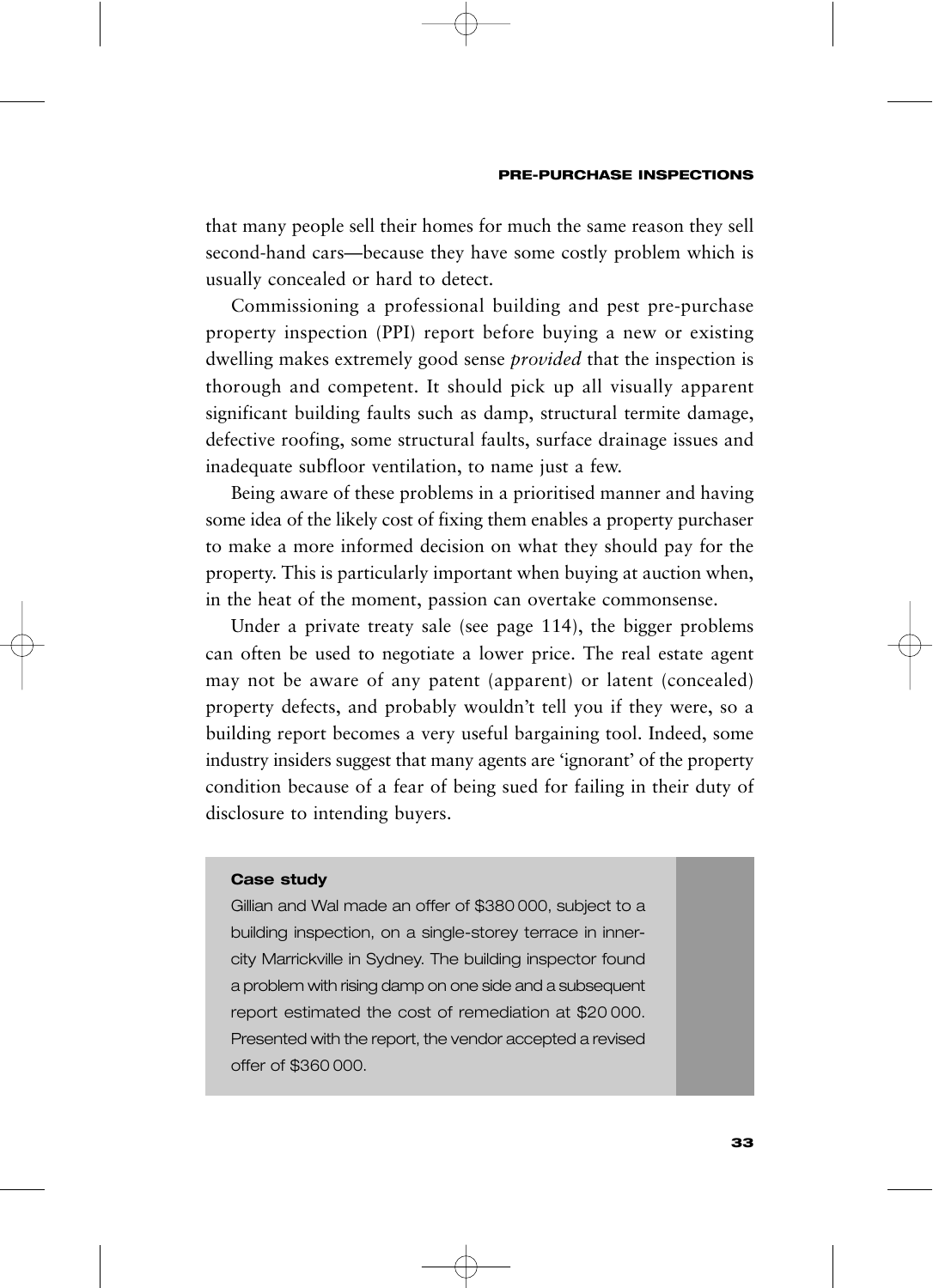# **WHAT SHOULD YOU LOOK FOR IN A BUILDING/ PEST CONSULTANT?**

In some states anybody can call themselves a building consultant. You should spend sufficient time researching the skills and licensing of the person or company you propose using, and whether they carry professional indemnity and public liability insurance cover should their report prove to be negligent. Accepting the lowest price can be a real trap, and can and often does lead to incompetent inspection reports that omit significant building faults. There have been many cases of building and pest consultancy firms being sued for negligence and incompetence; there are even stories that some of these consultants have purchased the properties in question to avoid expensive litigation.

## **Case study**

John, a high-powered banker type, had considered a number of multimillion-dollar properties and rejected them because of unfavourable PPI reports. He found another suitable property that was going to auction within two days but because his usual inspector was heavily booked John decided to use a large firm of building consultants which provided a part-written and part-oral report which basically gave the property the 'thumbs up'. Based on this advice, and contrary to his wife's wishes, John bought the house for over \$2 million.

Within a week of moving in Mrs John was complaining of foul damp smells and had noted that paint had peeled off the lower walls. John called in his usual building consultant to investigate. The consultant found that the original inspection firm was negligent as the property had massive rising, falling and penetrating damp as well as substantial subsurface drainage problems (it had been built into excavated rock), most of which were visually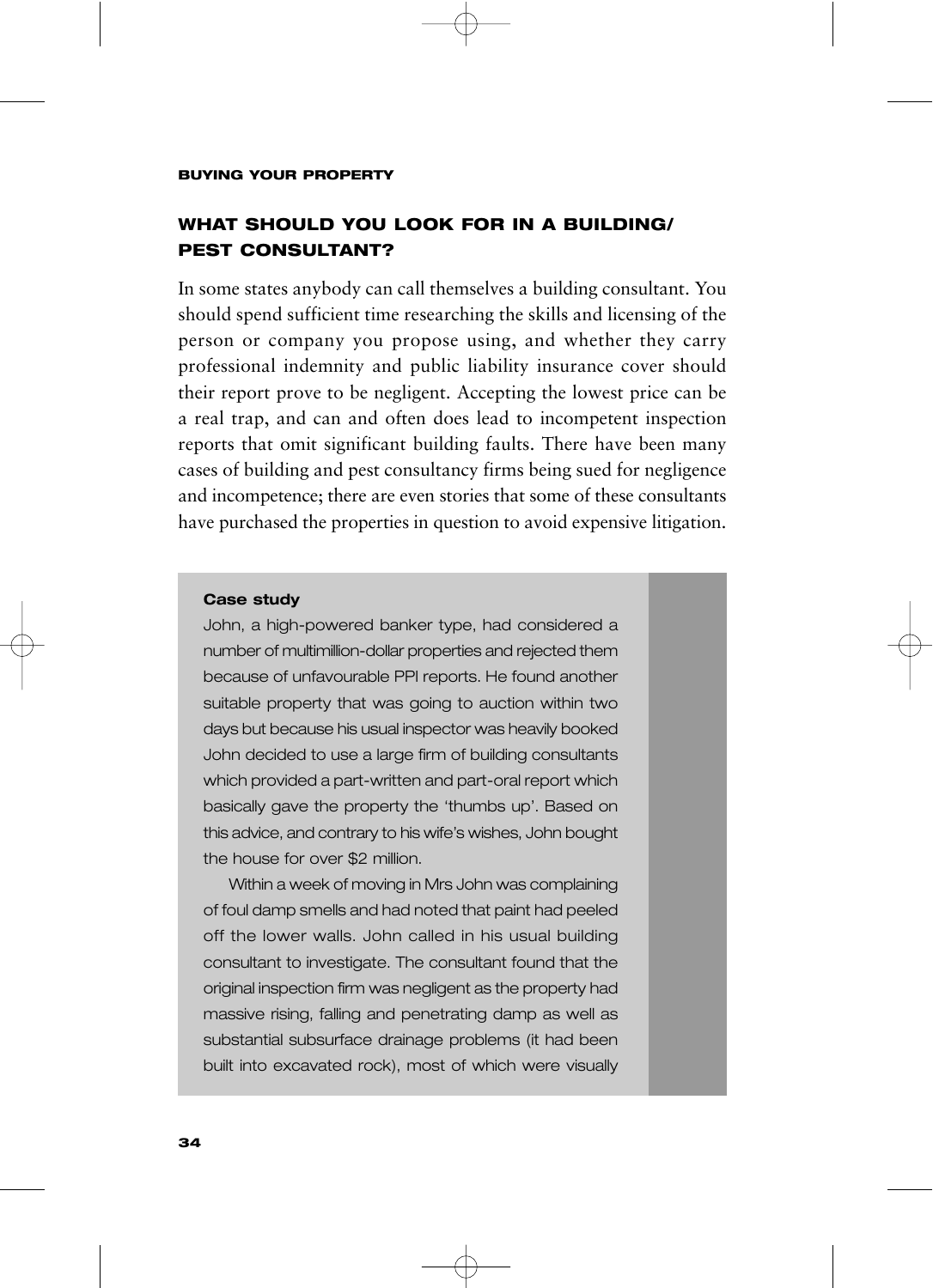apparent. The cost of remedial works was likely to be \$140 000–\$200 000.

John decided, on legal advice, to sue the original consultancy firm for negligent and deceptive conduct for the sum of \$200 000 plus costs. After two years of waiting for the case to be heard the other side settled on the steps of the court. In hindsight John did not think his action was worthwhile given the large legal costs.

There have also been cases of buyers suing their lawyers for recommending a building consultant who missed major problems. This scenario can arise when consultants do not carry professional indemnity insurance on their work and the lawyers have failed to advise their clients that they as purchasers, not the vendors, are liable for any defects.

There are Australian Standards for the inspection of residential property, AS 4349.1 (inspections of buildings) and AS 4349.2 (timber inspection). Note that like all such standards these are the recommended *minimum* requirements. You should always ask whether the inspection report will be in accordance with, or better still exceed, the requirements of the relevant standard. If not, you'd do better to find another consultant.

The New South Wales and Queensland governments have decided that all building inspectors must be licensed.

Professional indemnity insurance is not compulsory, and provides consumers with a safety net in the event that a consultant makes a big mistake, or provides wrong advice. The insurance does not cover the client directly, but covers the inspector against claims for negligent inspections. When considering claims most insurers require that the 'negligent' report be in writing or that the consultant has kept a record of any verbal discussions. If a consultant offers a verbal report, such advice may not be covered by insurance and is best avoided.

Always check that your inspection consultant has current professional indemnity and public liability insurance, preferably is licensed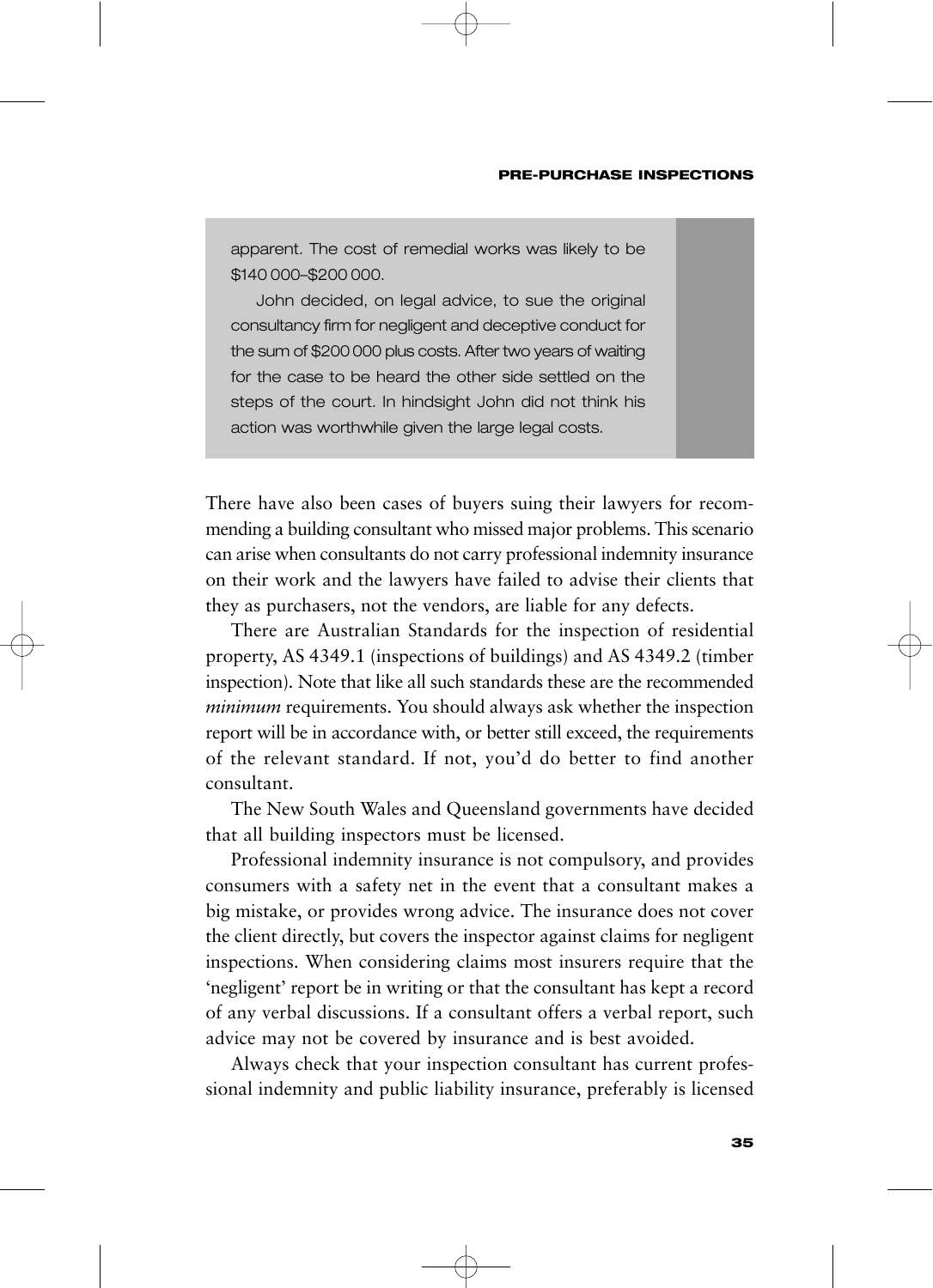and is a member of a professional association such as the Australian Institute of Building and so subject to professional disciplinary action and a code of ethics.

A good building consultant should be capable of providing a sample inspection report, possibly by email, to see if you are comfortable with the layout, the clarity of descriptions and the ease with which the report can be understood. Pay particular attention to the disclaimer clauses, usually located at the front.

Essential equipment for a standard building inspection includes a dictation unit, moisture meter, torch, 3.6-metre ladder, overalls, respirator, gloves, compass, spirit level and binoculars. The time taken to adequately inspect a property varies according to the type of inspection report, the size of the residence and the number of problems encountered; as a guide, however, you should expect nothing less than one hour for a building inspection and 30–45 minutes for a pest inspection. A good building consultant will spend considerably more time than this, writing up the report and discussing any areas of uncertainty with you once you have read it.

# **WHY DON'T AGENTS/VENDORS PROVIDE A PPI REPORT AS PART OF THE CONTRACT?**

The groans of disaffected and unsuccessful buyers can be heard across the land on this issue, particularly when they have expended wads of money on multiple reports without actually buying a property.

The concept of the agent or vendor providing a PPI report for the sale property to all intending purchasers has been around for a long time and been considered by some states, as there could be big savings to consumers in having just one report completed and shared by all. In essence, most authorities have found there is a potential for conflict of interest and corruption if such a policy were to be adopted when the vendor is unlikely to be liable for the condition of the property under the contract and the consultant is not required (in many states) to be licensed and have professional indemnity insurance.

Nevertheless, a number of agents and building consultants have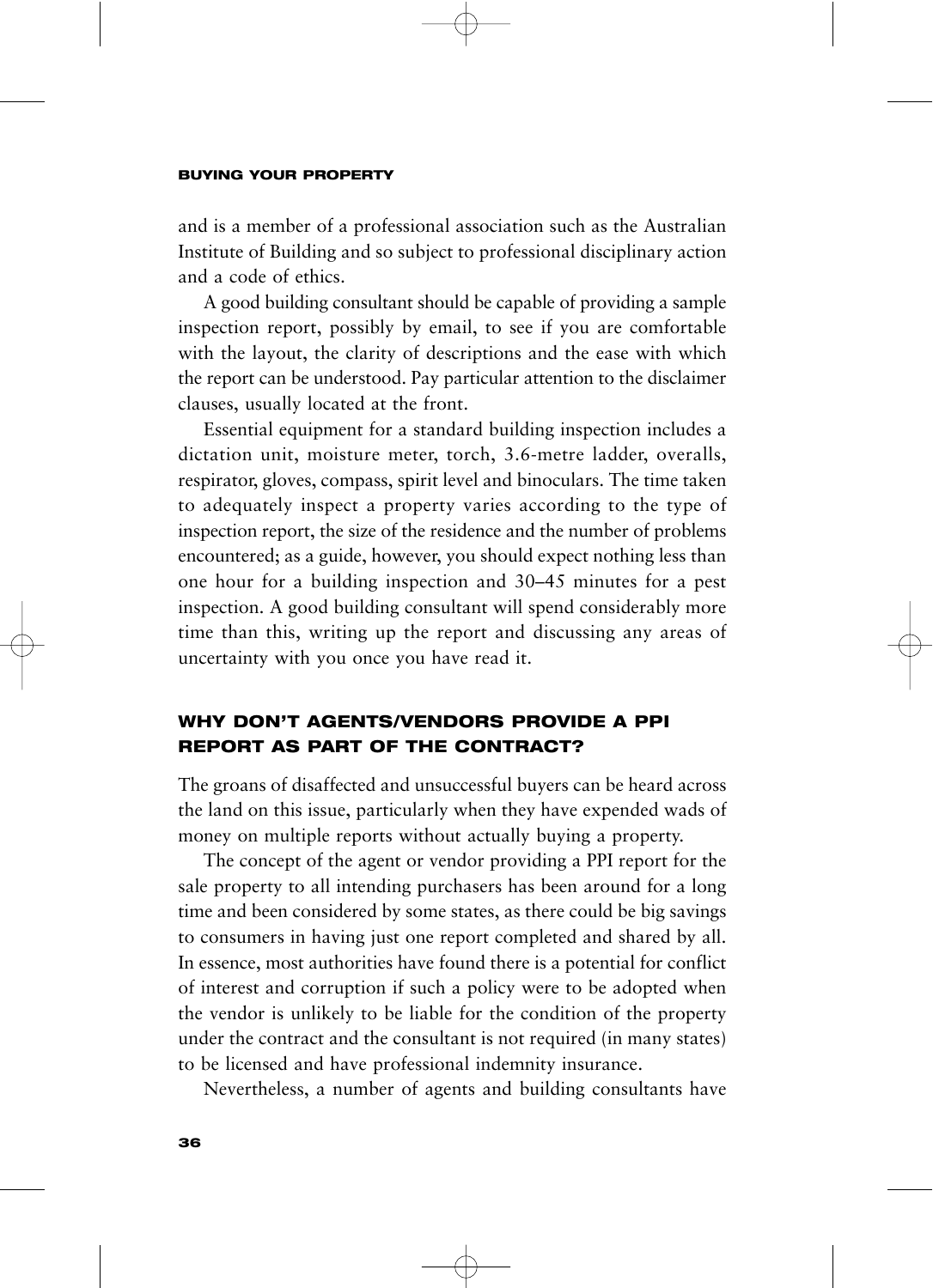attempted to set up such a system. Unfortunately, what often happens when the consultant finds very unfavourable results is that they are put under pressure by the agent or the vendor to change their findings and present the property in a more favourable light. There are duty of disclosure laws which may bind the agent and possibly the vendor but the conflict of interest is still a strong temptation.

There are many instances of agents freely passing out building or pest inspection reports but as most indemnity insurers require that each PPI report be in the name of the person who paid for it, the consultant is only insured for the person whose name appears on the report. Some lawyers might argue that such reports are public documents and therefore might be used by any intending purchaser but it's a risky argument. Until such time as a government-approved system evolves where consumers are fully protected it is better to make your own inquiries. The ACT is an exception in that they have introduced legislation (Sale of Residential Property Act 2003) which makes it compulsory for the sellers of all previously occupied residences (except class A units) to provide both a building and pest inspection report with the contract for sale. The cost of PPI reports is expected to rise significantly (in the ACT), given the much increased liability of a single consultant's report to all buyers.

# **WHAT DO YOU NEED TO DO BEFORE BOOKING A PPI FOR AN EXISTING HOUSE?**

As well as checking the consultant's insurances and licence there are a few practical steps you should take. You should ask the agent or vendor whether there is access to the subfloor and roof spaces because it is important that your consultant inspect these high-risk areas. The Australian standard requires that house access traps be a minimum  $450 \times 400$  mm and that the area under timber floors has a minimum crawl space clearance of 400 mm, but diligent consultants will inspect areas with much less access.

If no access is provided written permission should be sought from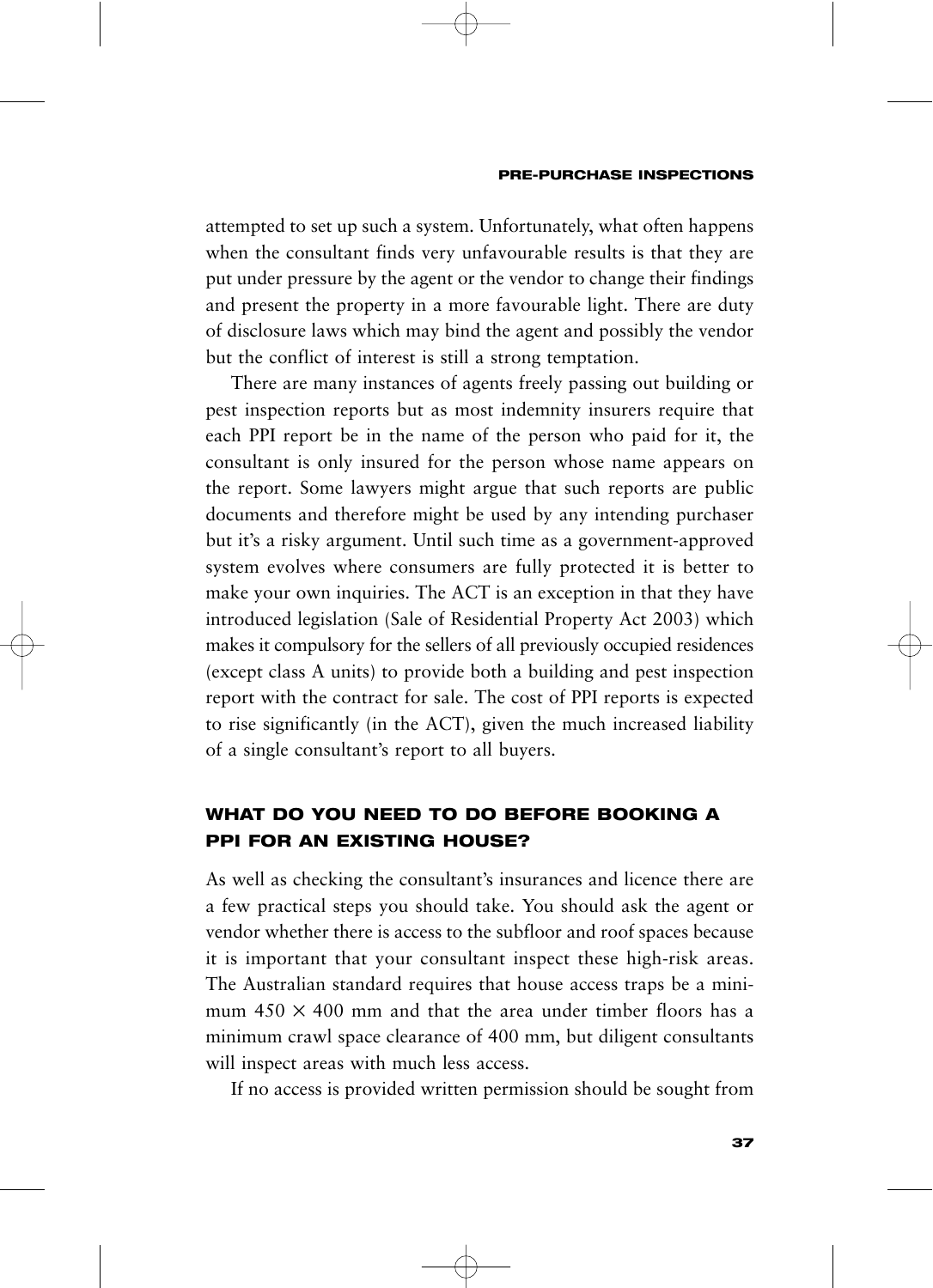the vendor for you to create access traps. Many consultants will cut in access traps for an additional fee.

Obtain a copy of the sewerage service diagram (or helio), which must be attached to the contract, and a survey of the property, and give these to your building inspector prior to the inspection.

# **WHAT ABOUT PREPARING FOR A PPI ON AN APARTMENT/VILLA/TOWNHOUSE?**

The strata records inspection report (see page 43) should be provided to your building inspector so they have a better idea of what to look for based on historical defects, and can see if there is sufficient money in the sinking and administrative funds to cover any problems.

You should also ask the managing agent (or owners' corporation secretary) whether regular pest inspections have been undertaken on the building, and seek a copy of the latest report. If no pest inspections have been undertaken you should seriously consider engaging a pest consultant yourself as many multi-unit buildings have substantial pest problems.

In New South Wales all multi-unit residential buildings built since 2000 or which have had a council fire order placed on them are required to have an annual fire safety inspection. You should also seek a copy of this report.

Australian Standard 4349.1 is considered by many in the industry to be inadequate as, for instance, there is no requirement to remove ceiling or service-duct access panels and inspect the crucially important areas behind, nor is there a requirement to inspect any common areas other than those directly around the apartment. Try to find a consultant who will exceed the minimum standard in their inspection.

There are numerous examples of apartments where an earlier incompetent inspection report has revealed just a few surface defects but a subsequent inspection has uncovered many major faults.

Contrary to popular belief, a thorough inspection report for an apartment can be a lot more expensive than for an existing house, particularly if the apartment is new, you are buying off the plan or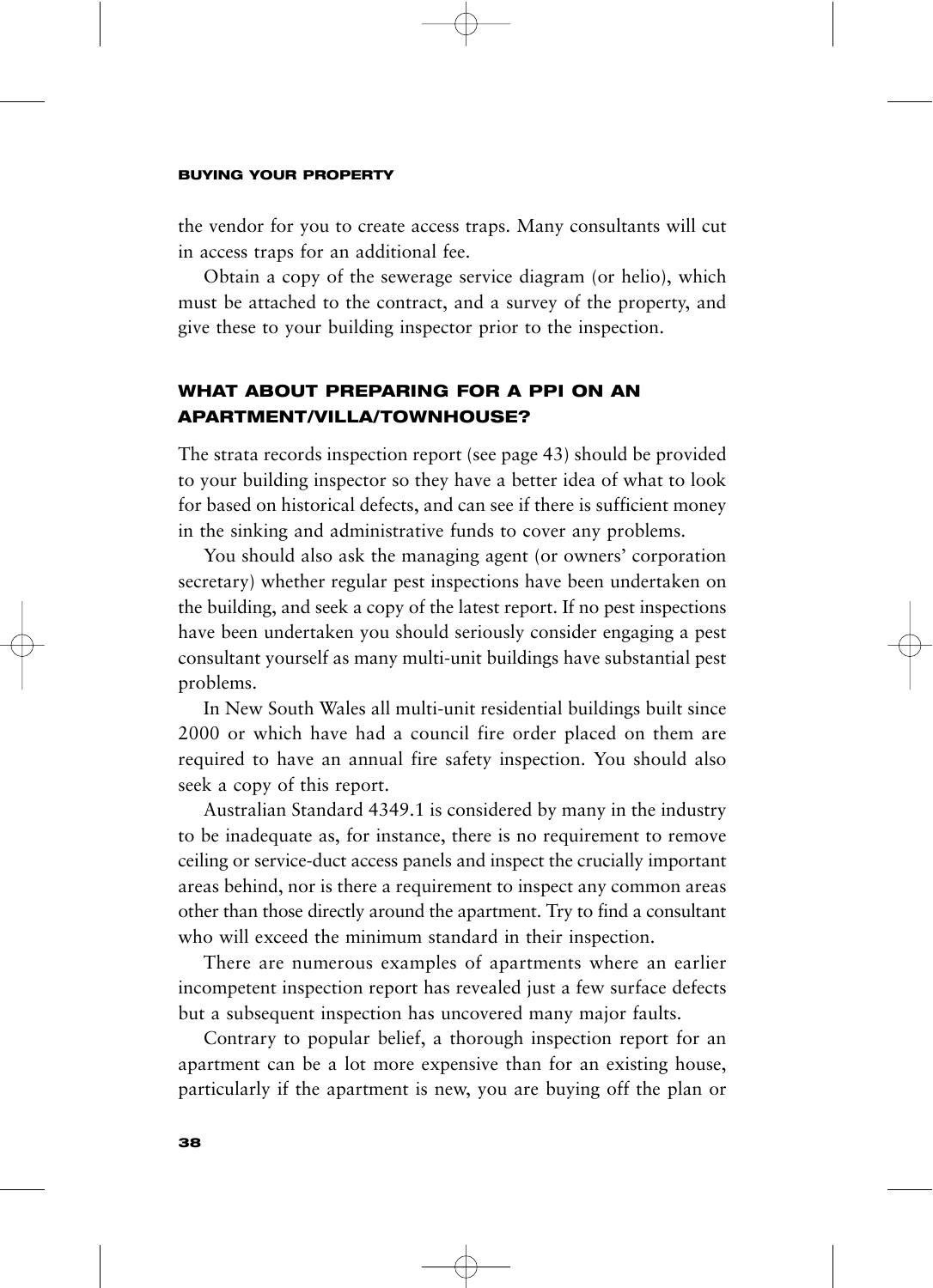you wish to more fully inspect the common areas and more fully understand your future liability for special levies.

A thorough inspection should include checking the unit-separating walls and service pipes via access panels in the ceiling for fire safety purposes.

Many older apartment blocks have non-existent or inadequate fire safety services and while these normally require a specialist report, a good building inspector will provide some basic advice. This is important because the cost of any future rectification can be enormous.

# **DO YOU NEED A PPI WHEN BUYING AN APARTMENT OR VILLA OFF THE PLAN?**

Many off-the-plan and brand-new property contracts are quite draconian from the buyer's viewpoint. They typically require that the developer (proprietor) or vendor be formally advised, in writing, of all building faults within a limited period (the 'defects liability period') which is usually 90 days after settlement. The proprietor is required to rectify the building faults within a 'reasonable time' after the expiration of the defects liability period.

It is now quite common for contracts to stipulate a maximum of one or two notifications of building faults (that is, the buyer gets only one bite of the cherry). Many contracts also stipulate that the proprietor will only fix those faults they deem 'reasonable', with little or no right to dispute their judgment.

Given this trend and the much-publicised inadequacy of current building standards it is vital that you undertake a comprehensive building survey report as soon as you take possession.

If done well, the cost of these reports is much higher than a standard pre-purchase property inspection because a good building inspector should report on the quality of work (although this is not required by the standard) and all apparent unacceptable building faults, plus request copies of warranties and certification documents.

The cost of such inspections is in the range \$395–\$1100 and they should include photographs. Again the cost depends on the size and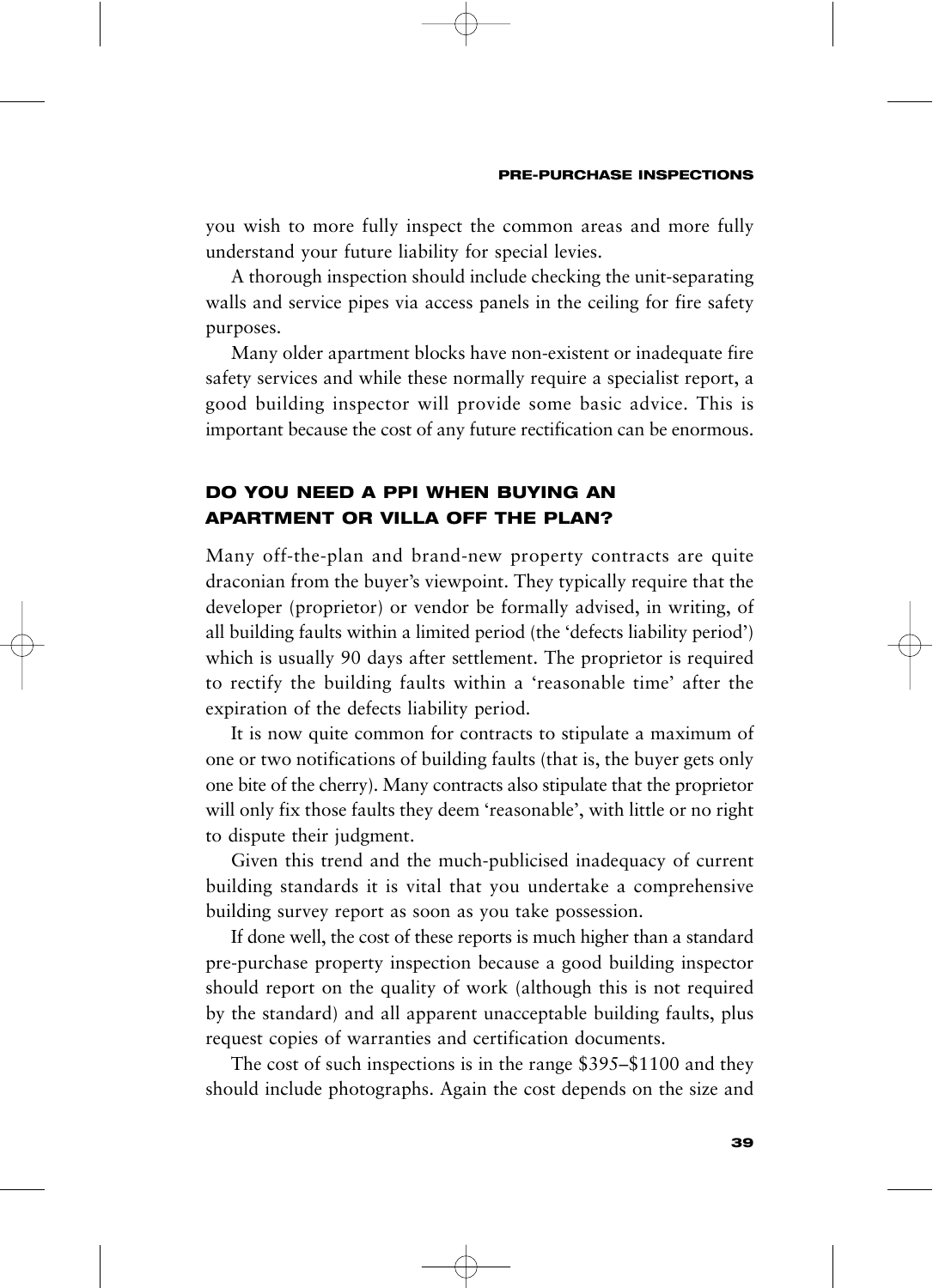complexity of the residence, the number of building faults encountered and the comprehensiveness of the report.

Remember, these reports are often required to support any home warranty insurance or litigation claim against the proprietor or builder.

## **WHAT SHOULD YOU GET FOR YOUR MONEY IN A BUILDING INSPECTION REPORT?**

There are three main types of PPI report:

- a standard report for an existing residence
- a report for new residences
- a specialist or special purpose report.

The cost of a standard report can range from \$195 to \$550 excluding pest inspection, which is around \$195–\$285 more. The variance reflects whether the consultant carries the appropriate insurances, which are now expensive and difficult to obtain, and the amount of time spent making the inspection and writing the report.

Cheaper reports are commonly a standard format with ticks and crosses, often handwritten, with very little detailed explanation. This can make it difficult to properly understand the significance of the findings. This type of report should state any item which was *not* inspected and the reasons why, together with any recommendations for further investigation. Photographs are not usually included in a standard report, although their inclusion can often be very beneficial in understanding specific problems.

A good report summarises the findings, at the front, in a prioritised, concise and easily understood manner. The summary is the most important part of a standard inspection and should list all significant faults found and include an opinion as to the property's overall condition relative to similar buildings.

Question and answer type reports, where the purchaser is required to read the report and then ask the inspector specific questions, are best avoided as they place an unreasonable responsibility on the purchaser recalling the problems and having specialist knowledge.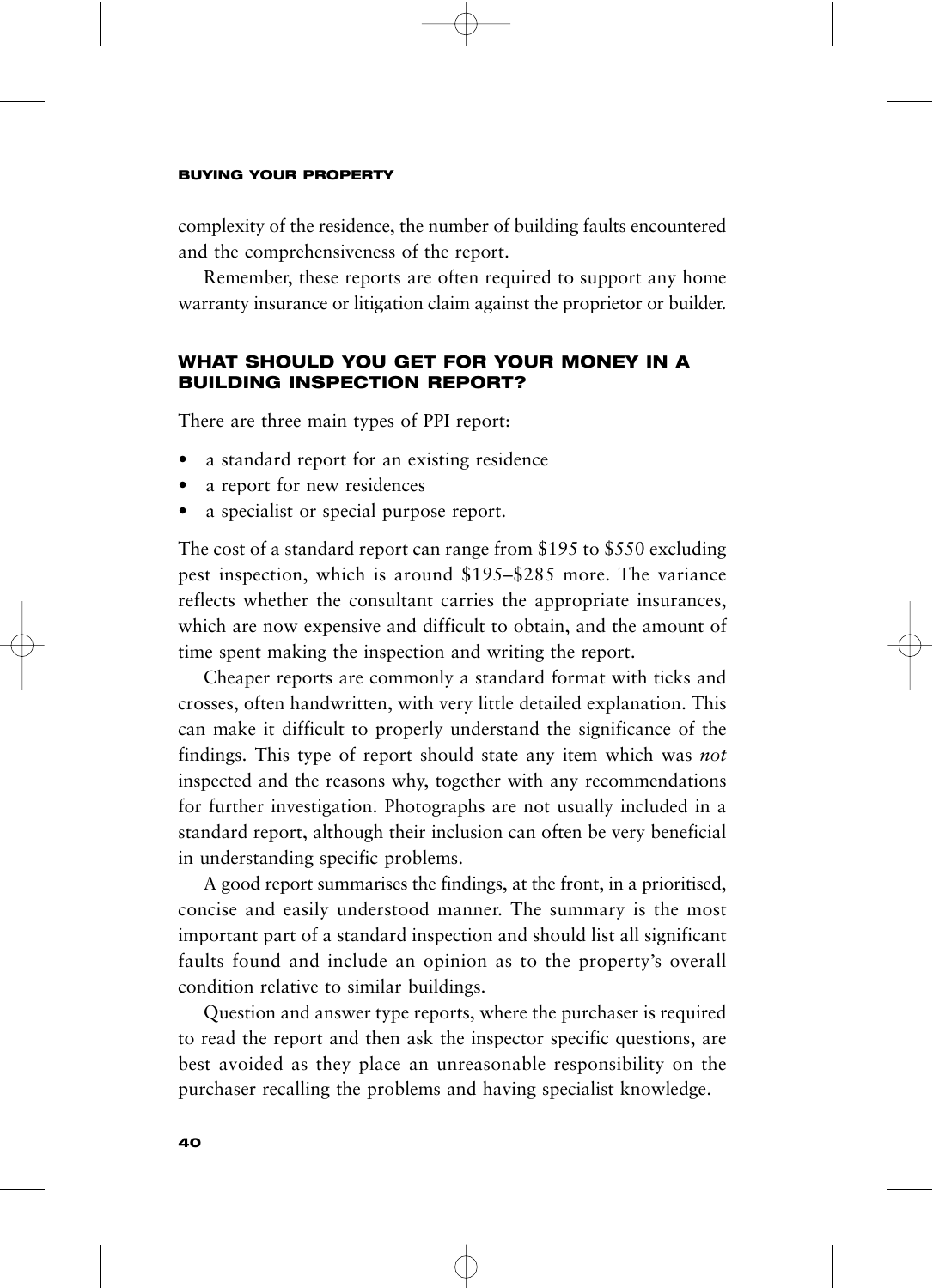Many better consultants provide reports well in excess of the minimum standards which include an estimated cost of repairs.

## **WHAT** *WON'T* **YOU GET IN A STANDARD PPI BUILDING REPORT?**

Contrary to the expectations of many consumers, there are many things you will not get in a standard PPI report. They include:

- estimates for the cost of repairs
- detection of illegal building work
- areas which could not be accessed, including timber stud walls, footings, concealed damp-proof courses, illegal stormwater connections to sewers
- latent (concealed) defects
- advice as to the type and causes of damp
- areas outside the consultant's expertise such as some site drainage issues, plumbing, electrical work, air-conditioning, pools and pool equipment, alarms, smoke detectors, intercom systems and many structural defects
- floor coverings
- operation of appliances and spas
- minor defects.

If your consultant is of large girth or not very enthusiastic and the access traps or ground clearances are below the minimum required, the report is likely to say that 'access could not be gained' to a particular area.

Most of the excluded items can be covered by a separate specialist report; a good consultant will recommend that you engage, say, an engineer if moderate to heavy cracking is found.

## **WHAT** *DON'T* **YOU GET IN A PEST INSPECTION REPORT?**

Pest reports are usually so heavily weighted with disclaimers that it is often difficult to understand what exactly is being said. You should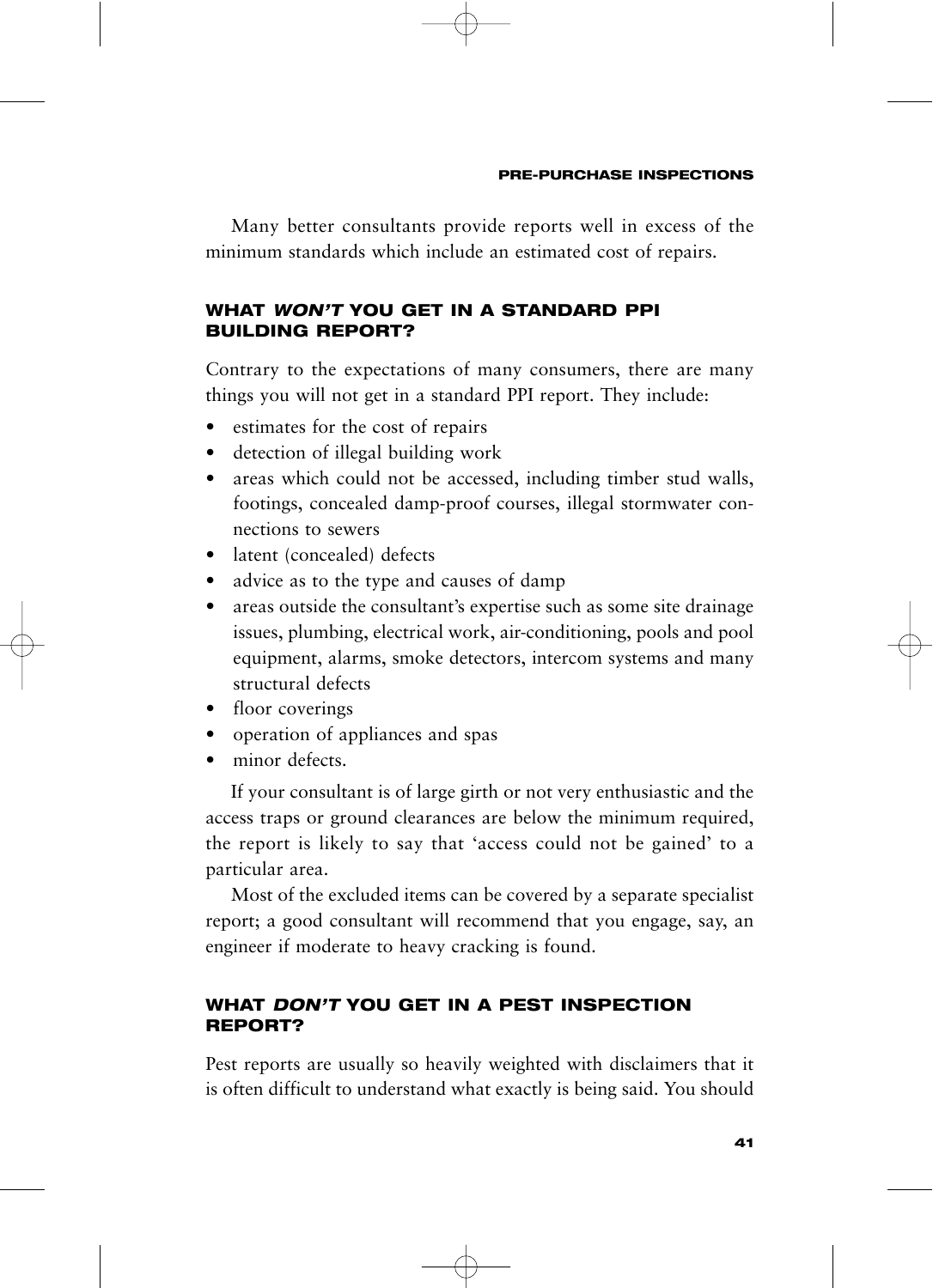always ask your pest consultant to give a verbal report at the end of the inspection so you clearly grasp the findings.

Many people think that a 'clear' pest report means there is no termite damage in the building. This is not so. A clear pest report indicates there is no live or 'active' termite infestation. There may be plenty of dead ones, and extensive damage from previous infestations.

Termite damage really frightens buyers but there can be much worse faults. If you can establish that the damage is fairly limited it may become a great bargaining tool; however, many pest consultants will recommend that you have a builder determine which timbers are structurally defective. The vendors may not have been aware of the damage and may be so alarmed at finding out they may drop the price substantially in fear of not finding a buyer at all. A good building consultant should be able to estimate the cost of rectification; if the amount is not high it may not be good tactics to share this information with the vendor.

## **Case study**

After many months of looking Andrew found the rural property he was searching for and before contracts were exchanged he told the agent he wanted to get a building and pest inspection. The agent suggested there was no need for a pest report because he could provide a clear report which had already been done. Andrew insisted on getting his own, which he did the day before contracts were to be exchanged. The building/pest inspector found extensive termite damage in the roof timbers which, since termites come from the ground, meant there would probably be similar damage right through the concealed areas of the house. Later Andrew discovered that the walls of some of the termite-damaged rooms had been cheaply replaced and the person who had organised these repairs was the agent. The eventual buyers of the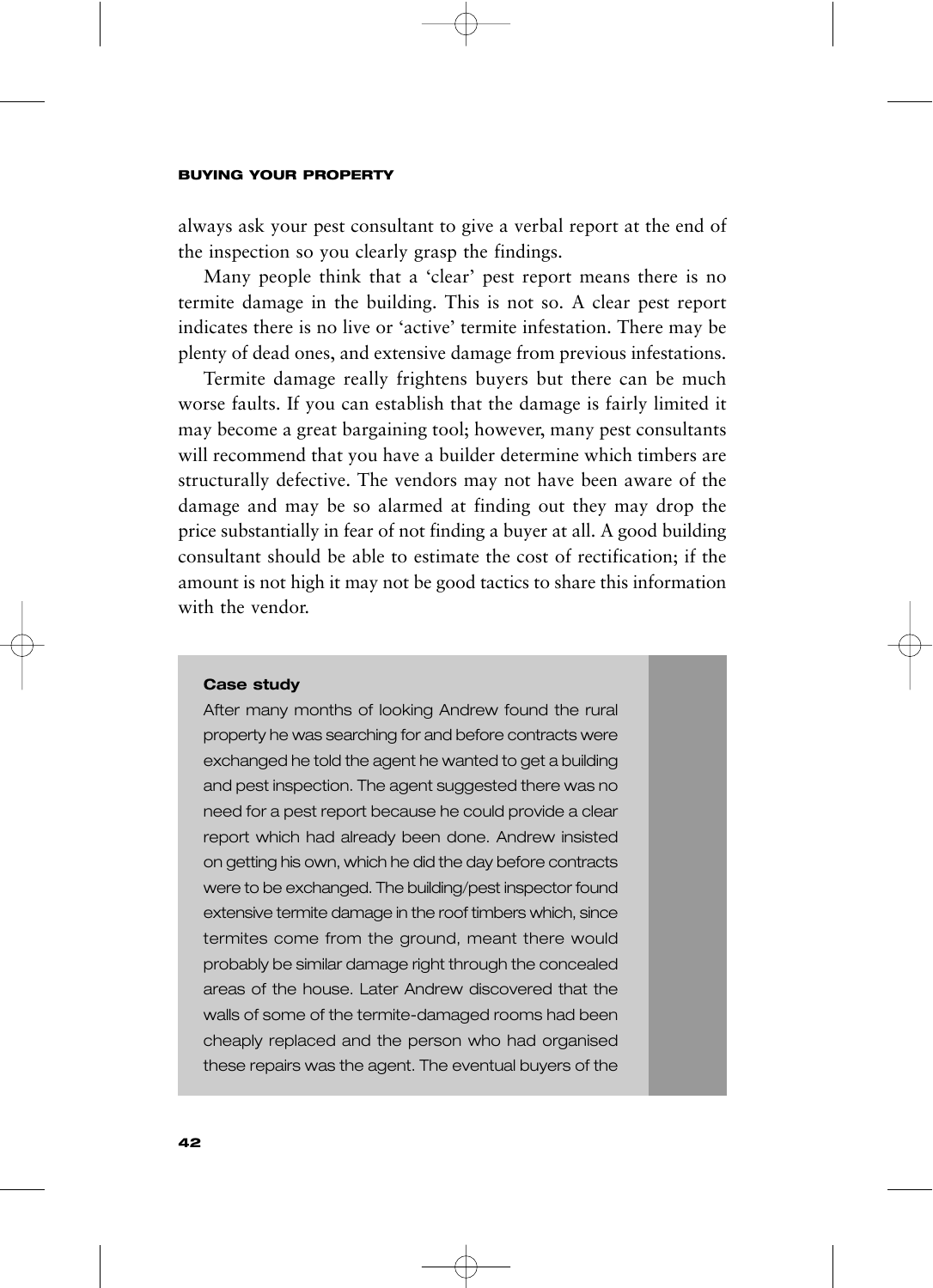house spent six figures rectifying the damage and lived in a major construction zone for seven months.

# **WHY SHOULD UNIT BUYERS GET A STRATA SCHEME SEARCH?**

When purchasing an apartment, townhouse or villa which forms part of a strata plan, body corporate or company title you should obtain a search of the strata scheme records from a strata search company. This often gives clues to prior or current building problems and the funds available to fix them.

A strata inspection report costs \$180–\$550 depending on the size and complexity of the building and whether a prior inspection has been done. The quality of these reports can vary enormously and it is wise to ask your solicitor or the National Community Titles Institute (or state-based associated member organisation) for a recommendation. Again, check that the firm you engage holds current professional indemnity insurance as many don't.

A good report summarises the more significant findings, which should include prior building defects and complaints and, most importantly, the current monies in the sinking and administrative funds and any special levies that may be current. It should also give information on issues like pet ownership, insurance, any past or current disputes and the history of works in the complex.

## **Case study**

The owners' corporation of a two-year-old harbourside apartment complex with leaking bathrooms and roofs commissioned a common area building defects survey which found very serious building defects and indicated that the cost of repairs could exceed \$10 million. When the owners were given the bad news many were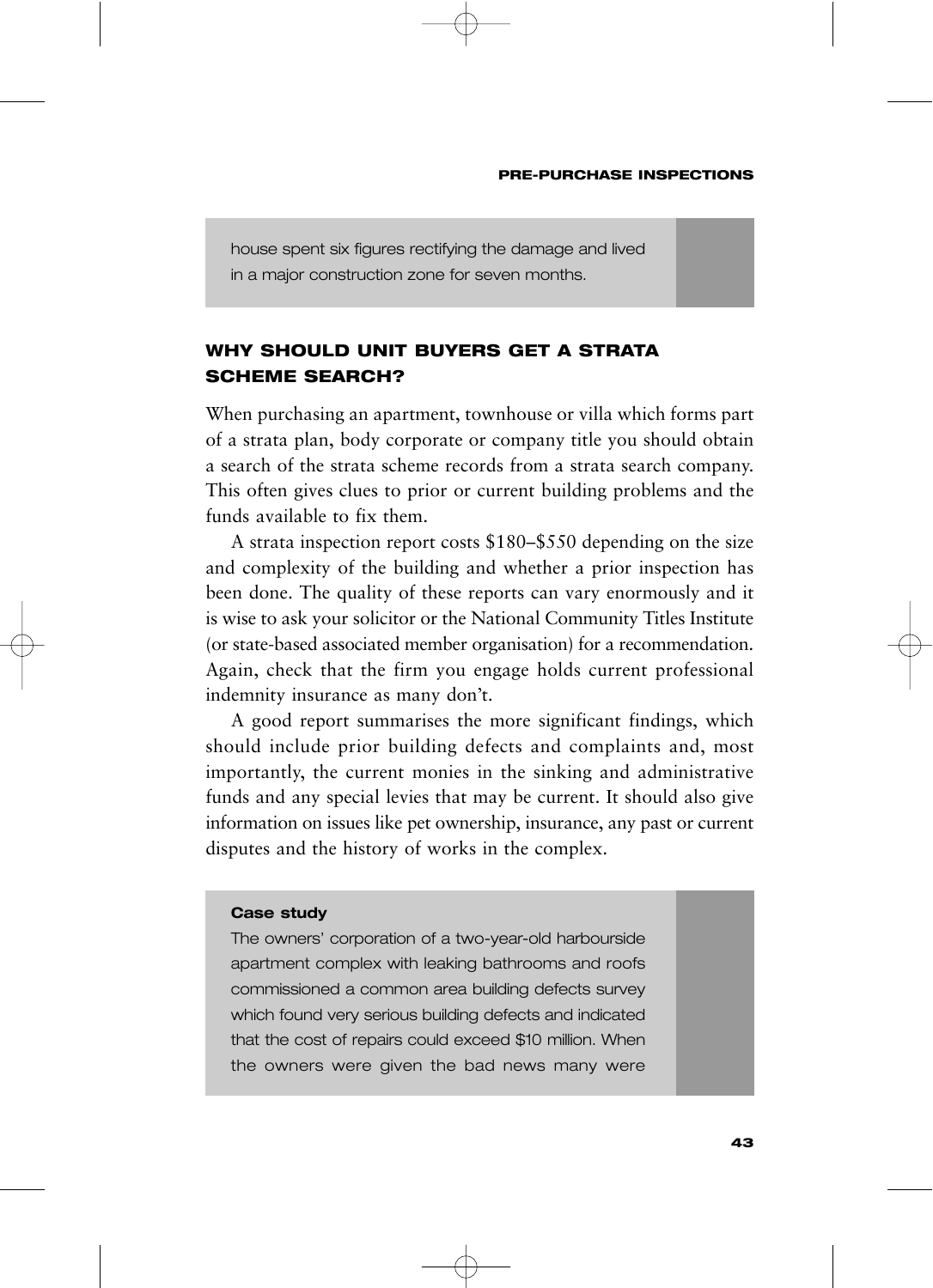concerned about word getting out and the value of their property decreasing, so they instructed their strata manager not to put the report on the strata records (it was locked away in the building manager's safe) so it could not be accessed by potential buyers. Some owners decided to sell instead of staying and fighting the builder or developer, leaving unwitting buyers with a bucketload of trouble. The case serves to show that strata inspection reports do not always accurately reflect a building's true condition.

You can carry out a strata records search yourself by making an appointment to go through the files of that particular development at the strata manager's office. A fee of about \$25 is charged. You will need a letter of authority from the agent or the unit/villa owner.

Unit owners and subsequent purchasers are usually responsible for maintaining anything they have installed themselves. If a strata search identifies that such work has been carried out on a unit you are likely to be liable for its maintenance upon purchase.

## **Case study 1**

A New Year's Eve party in Western Australia was attended by a number of doctors and specialists at premises which had been converted into a residential strata complex. Thirty of the party-goers were on the balcony when it collapsed; four became quadriplegics and many were injured. The claim against the owners' corporation stands at \$30 million, far in excess of the public liability cover of \$10 million. The matter is yet to be resolved. (*Source*: <www.strata.com.au>)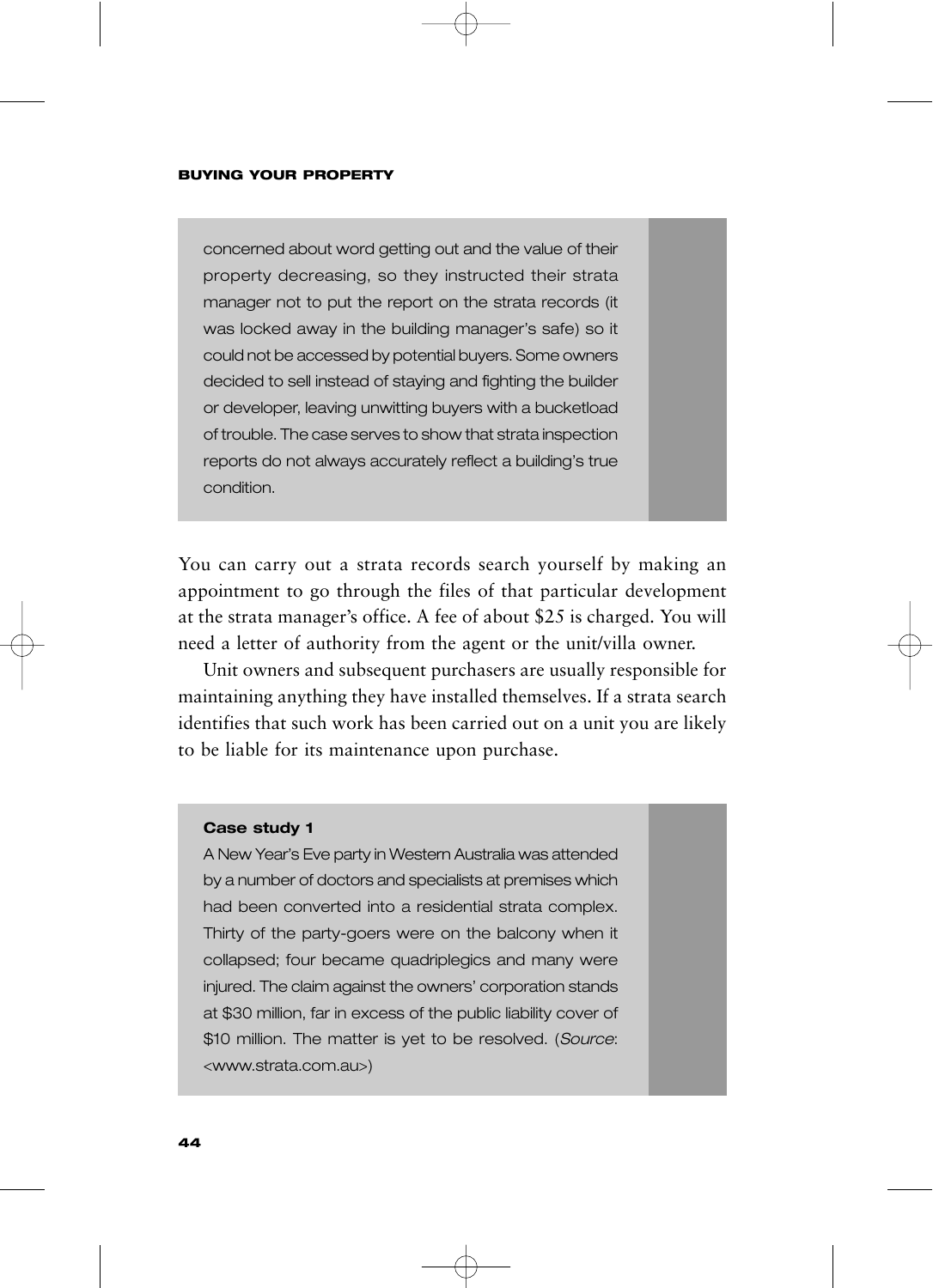## **Case study 2**

In 1996/97 it was brought to the attention of the owners' corporation of a block of units in Sydney's north-west that a retaining wall needed repairs and in 1998 a quote was obtained for \$6400. As repair work was not carried out, in 1999 the neighbours took legal action against the corporation but because of poor communication this was not conveyed to all owners until May 2001. What originally started off as a relatively small problem has now escalated to repair costs of \$180 000 plus legal fees. Unfortunately for the owners' corporation they were insured through HIH Insurance, which collapsed soon after, and now may not obtain compensation. The matter was subsequently settled outside of court as both sides were concerned how their evidence might be interpreted. (*Source*: <www.strata.com.au>)

# **WHAT ELSE DO YOU NEED TO DO WHEN BUYING OFF THE PLAN?**

You should always have a specialist off-the-plan lawyer review the contract and advise you on the proprietor's liability for building faults, the defects liability period, what constitutes an agreed building fault, how many defect notices are permitted and how long after written notification the faults will be fixed.

Many contracts say that the proprietor will fix agreed faults 'within a reasonable time' after the expiration of the defects liability period or settlement. But a lot of buyers have been left with unacceptable building faults 18 months after purchase. Your solicitor may be able to negotiate more acceptable contract terms, including withholding sufficient funds to cover the cost of any repairs until they are satisfactorily completed.

Arrange for a building inspection prior to settlement or during the